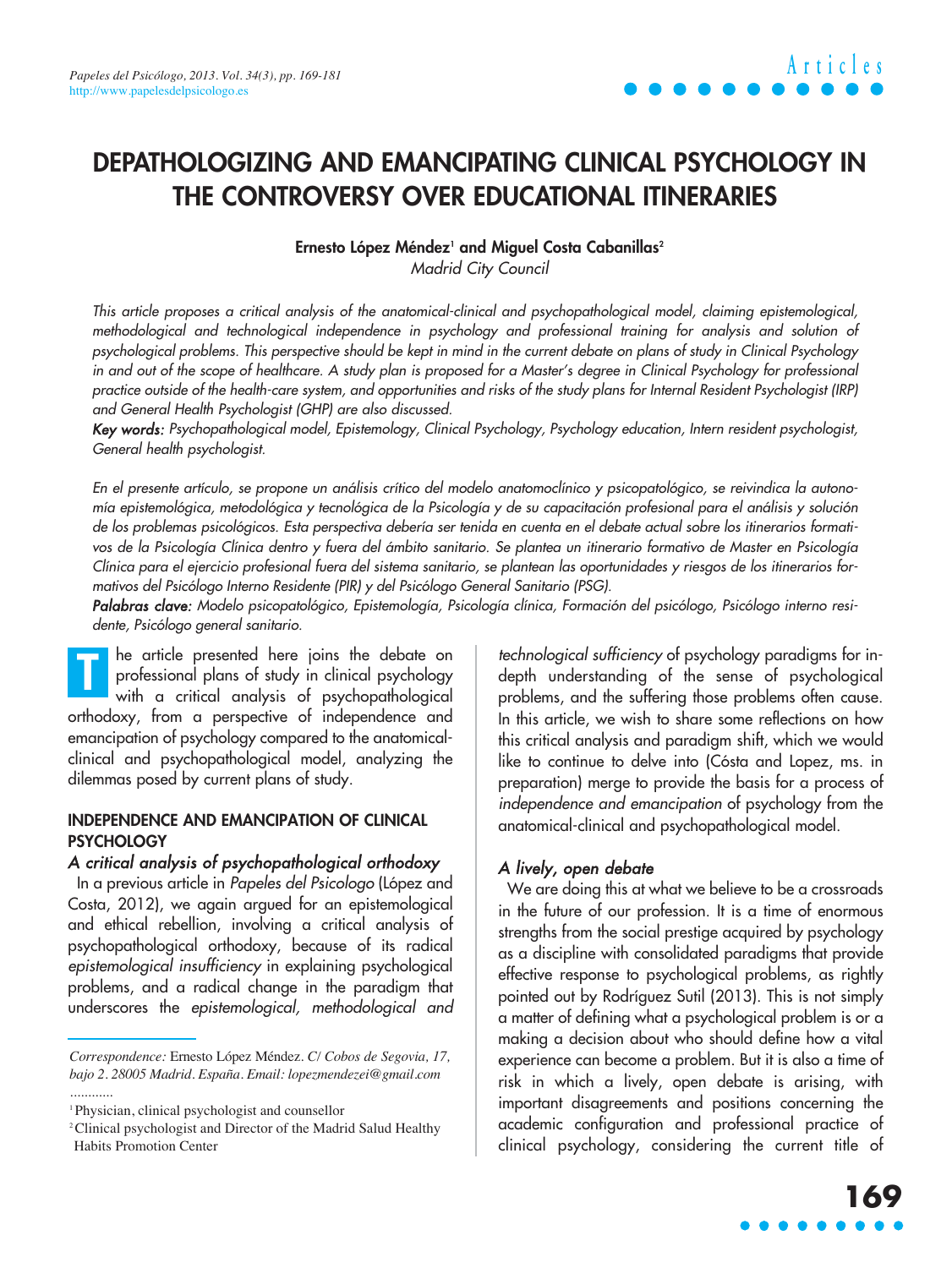# **Articles**

Psychologist Specialist in Clinical Psychology (PSCP) created by Royal Decree 2490/1998 and the recent creation of the Master's Degree in General Health Psychology (MGHP) by Law 33/2011 on general public health. Different epistemological, academic, legal, and professional perspectives appear in this discussion, and this enriches it. We think this transcendental debate, which respects the various perspectives, may be very fruitful and has a strategic projection. We would like to join this discussion from a perspective based precisely on the independence and emancipation of the epistemological, methodological and technological discourse of psychology. It is an open, arguable perspective in a context in which dialogue and deliberation are essential, and we do not wish to be absent from it.

# The attributes of an independent, emancipated discipline

The independence and emancipation we refer to have their own attributes. Psychology, in its historical evolution as a scientific-technical discipline, has reached an epistemological independence and sufficiency given it by its own discourse, analysis levels and profile, which differentiate it from other bordering disciplines. It has its own independent methodology and technology for the interpretation and understanding of human behavior, and for the analysis, explanation and solution of psychological problems, wherever they occur, in work, education, family, health-care system services, open community or in the intimacy of the bedroom. Its methodological and technological tools do not have to be provided by either the anatomical-clinical model, or the health system institutions in which this model is hegemonic, because psychological problems are not a matter of clinical anatomy, or mental pathologies, or symptoms of mental pathologies. As a professional practice, and in particular, as a profession competent in the analysis and solution of psychological problems, whether we call it clinical psychology, psychological counseling or anything else, it is professionally independent, like any other profession in society, and it does not need permission, or if applicable, veto, from any other profession for its practice. Academic institutions must continue guaranteeing this independence, then, as they have done to date, in their rigorous training for specialized professional practice in the analysis and solution of psychological problems.

# Other voices demanding critical analysis, independence and emancipation

Other voices have recently joined in this critical analysis and paradigm shift. Issue 61, April-June 2013, of Infocop echoes three decisions that affect the DSM classification system and coincide with the recent publication of DM-5: The U.S. National Institute of Mental Health (NIMH) dropped the DSM classification, the British Association of Psychology (BAP) called for a paradigm shift in mental health, and a group of British psychiatrists requested elimination of the DSM and the ICD. In fact, these three decisions were for different reasons.

Last May 13, 2013, the Clinical Psychology Division (CPD) of the BAP, apart from pointing out some advantages of the DSM and ICD, also criticized the conceptual and empirical limitations of these classification systems and proposed a paradigm shift to a conceptual system based on psychological formulation of problems and not on the disease model. "The DCP is of the view that it is timely and appropriate to affirm publicly that the current classification system as outlined in DSM and ICD, in respect of the functional psychiatric diagnoses, has significant conceptual and empirical limitations. Consequently, there is a need for a paradigm shift in relation to the experiences that these diagnoses refer to, towards a conceptual system not based on a 'disease' model." This is also our call and we celebrate the clarity with which it is suggested. This group of British psychiatrists proposes abolition of the DSM and the ICD, and an alternative paradigm based on evidence that is useful to clinical practice.

Lilienfeld (2012) states the need for professional psychology organizations to make a public declaration on the distinction between psychology and other related professions, psychiatry in particular, and the sufficiency of epistemological and methodological postulates of psychology for the evaluation and solution of psychological problems.

The decision by the NIMH also considers the DSM insufficient, but goes still further in its reaffirmation of the anatomical-clinical and psychopathological model ("mental disorders are biological disorders involving brain circuits"), because, according to the NIMH, "Patients with mental disorders deserve better... by developing a more precise medicine." We also believe that it is necessary to go beyond it, however, not in the direction marked by the NIMH, but in the direction of a depathologizing critique of superficial words in mental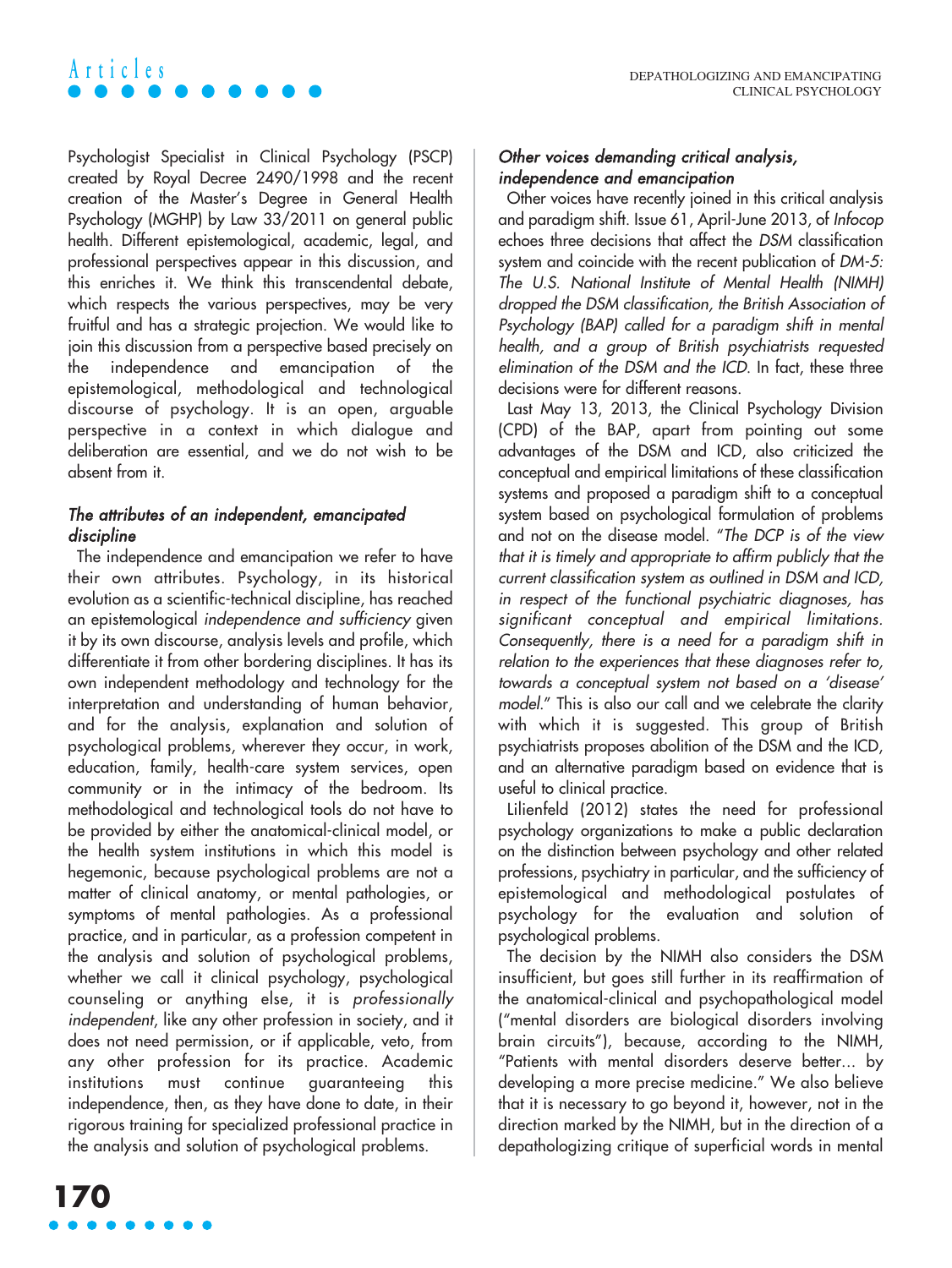illness and rhetoric of symptoms. It is in this critique and in the models that psychology proposes where we can find the paradigm shift proposed by the DCP and the alternative paradigm demanded by the group of British psychiatrists, and not in a supposed imbalance of neurotransmitters in brain circuits, the modern paradigm of a Hippocratic/Galenic imbalance in the humors, where the precision and care required by persons who experience psychological problems, called "patients with mental disorders" by the NIMH, are to be found.

#### **THE SEVEN METAMORPHOSES**

Half joking, in a recent meeting of the Spanish Society for the Advancement of Clinical and Health Psychology (SEPCyS) held at the offices of the Official Association of Psychologists in Madrid, we posed a critical analysis of the psychopathological model using the metaphor of the path of the seven metamorphoses. This metaphor served precisely as a critique of the psychopathological model and to show the sufficiency of psychology's epistemological, methodological and technological sufficiency, arguing for its independence and emancipation, and join, from our perspective, the lively, open debate mentioned above.

In applying anatomical-clinical physiopathological and etiopathogenic models to psychological problems, a category error was made: inserting a phenomenon, the transactional vital experience of a psychological problem, in a category which does not correspond to it, the category of diseases, of pathologies, of psychopathologies, as formalized by Kurt Schneider. In the words of Thomas Szasz, it was "the worst error of logic in modern psychiatry." When the anatomicalclinical model is confronted with any human experience, for instance Watson and Rayner's well-known Little Albert experiment, in which a child's phobia of a white rat and other white objects went through seven metamorphoses that denaturalized any sense of psychological problems.

The first metamorphosis was naming a vital experience. Experts consulted said that this vital experience of fear, avoidance and anxiety was called a <sup>p</sup>hobia. The second consisted of objectifying the name: the name was a thing, an entity really existing, different from the lived experience. They said, "This child has a phobia." The third is a metamorphosis of cerebral location: what was a vital experience between the child and the animal, which he played with before and now fled from, became a phenomenon that occurred in the child, inside him. From being a transactional event it became an endogenous phenomenon with its center and its cause in trouble with neurotransmitters going from one place to another along neural circuits in his brain, according to neuromythological fantasies ("the brain constructs a mind," as Antonio Damasio says). Some, to give their discovery more emphasis, even pointed their finger at their head saying, "It's all here, it's something mental," trying to show that the mind was something that was inside the head, and more specifically, in the brain.

The fourth is a metamorphosis of pathological declaration. They said, "What the child has inside is a mental pathology that he is suffering from." But, since no more evidence for the supposed pathology was provided than the vital experience they had started out from, and the mere fact that someone declared that someone else was suffering from it ("It is a pathology because I say so, even though I cannot demonstrate it,") it was a merely declarative pathology, a statement empty of referral content, a pathology invented verbally, a "profession of faith" (K. Schneider), mere rhetoric, in conclusion, just words with no basis. The fifth is a tautology. When experts were asked, "how do you know that he is suffering from a mental pathology?" they answered, "very simple, because he flees, avoids and feels fear and anxiety," believing that they were thereby equipping their invention with evidence and power of proof, although it was no more than a tautology.

The sixth metamorphosis is taxonomic: the mental pathology which the child suffered from belonged to a group of special pathologies called anxiety disorders, thus overlooking all the other components of the experience that had caused even the anxiety itself, and as if that group of pathologies were also a phenomenon that really existed in the mind and not an invention. The seventh is etiological. When the experts were asked why this child experienced avoidance, fear and anxiety, overlooking the conditional and operant transactional experiences that determined the problem, they committed a severe logical and epistemological error by saying that the cause of the child's problem was the phobia that he was suffering from and that his fear and his avoidance were the symptoms of that psychopathology. The thing that was inside the child's head and which was a mental pathology now appeared, as if by magic, as the cause of what was happening to the child.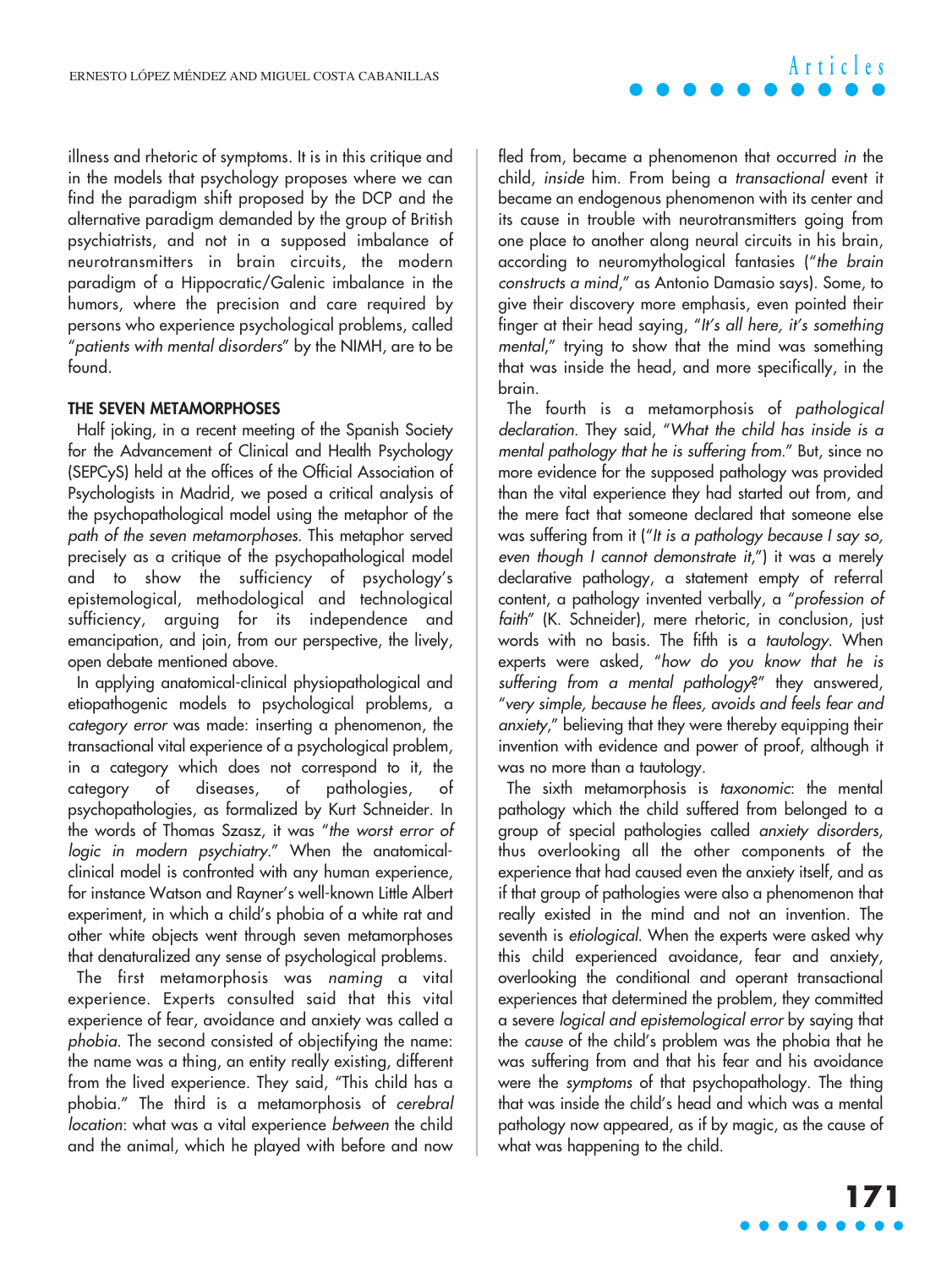The path covered by the anatomical-clinical and psychopathological model through seven metamorphoses, and the enormous facility for making this kind of rhetorical and declarative metamorphosis, led to a pathological colonization of life, of vital experiences and of problems of life. Any rare, problematic, incomprehensible behavior, not just a phobia, but also depression, sexual problems, voices that someone says he hears, self-mutilation or delusions, could come under suspicion and are all candidates for entering the psychopathological kingdom. This further produced, in the words of Szasz, a "chaos in psychiatric nosology" (Szasz), which in our opinion, the DSM-5 has secured.

#### **TWO DIFFERENT INDEPENDENT UNIVERSES**

**Articles**

The seven metamorphoses that define the anatomicalclinical and psychopathological model confront two different universes: the universe of epistemology, methodology and technology typical of that hegemonic health-care system model and professional sphere of medicine and psychiatry, and the epistemology, methodology and technology typical of the models of psychology that extend their competence beyond the limits of the health-care system, even though, as shown below, they still have a wide field of intervention within it. Although there are a multitude of intersections between these two universes, we think it is important from the viewpoint of independence and emancipation, to clearly show their boundaries as well.

### Neither mental pathologies, nor psychopathologies, nor symptoms of pathologies

The models psychology uses to analyze, explain and understand psychological problems are epistemologically radically different from the anatomical-clinical model, which, of course, is legitimated in its study and treatment of human illness, but which constitutes, as mentioned above, a category error when applied to psychological problems, which are not diseases.

In the psychopathological model, experiencing fear, avoidance and fleeing is a mental symptom of a mental pathology located in and caused by the brain. For psychological paradigms, that experience is the result of conditional, operant biography-context transactions which are the constitutive cause of the experience. Hyperalertness, fear, fleeing and avoidance are not symptoms of a pathological cause, but concomitant components of the experience. There is no pathology or psychopathology here, there is acquisition and development of an experience that may or may not become a problem for the person who lives it. In the first, it is the relationship between the mental symptom and the supposedly pathological location and cause that is sought, and supposed neurological markers are identified as the supposed center of the pathology. In psychology, functional relationships that determine and explain the experience and identify the biographic and contextual variables that intervene in those relationships are sought. In the other model, the significance of the experience is defined by the nature of the symptom of the supposedly underlying pathology. In psychology, the significance of the experience is defined by the complex biographic functions that such hyperalertness, fleeing, avoidance and fear comply with, and by the other biographic and contextual components of the experience. For the anatomical-clinical and psychopathological model, this and many other experiences are often "psychologically incomprehensible" (Vallejo-Náguera), or an "anthropological mystery" (K. Schneider), because they are unable to accurately identify the supposedly pathological cause the symptoms derive from. In psychology models, the psychological problems are by definition "comprehensible," which does not lessen the human depth of their significance, or often, their suffering. In the first, the psychological experience is artificially fractioned and one of its components, anxiety, is removed to later constitute it as the main mental symptom, and thereby define, by obviating fleeing and avoidance, the nature of the entire experience as, "anxiety disorder". In psychology, the experience is an integral biographic experience with biographic and contextual components of which anxiety is only one, and in which fleeing and avoidance are functional determinants of the acquisition and maintenance of the experience in the biographic history.

### The universe of psychology and the universe of the health-care system

Emancipation from the anatomical-clinical model and its derivative, the psychopathological model, also implies, in our opinion, that the epistemological, methodological and technological universe of psychology and the psychology that undertakes analysis and understanding of psychological problems, not be defined per se from the logic of languages, institutions and professionals in the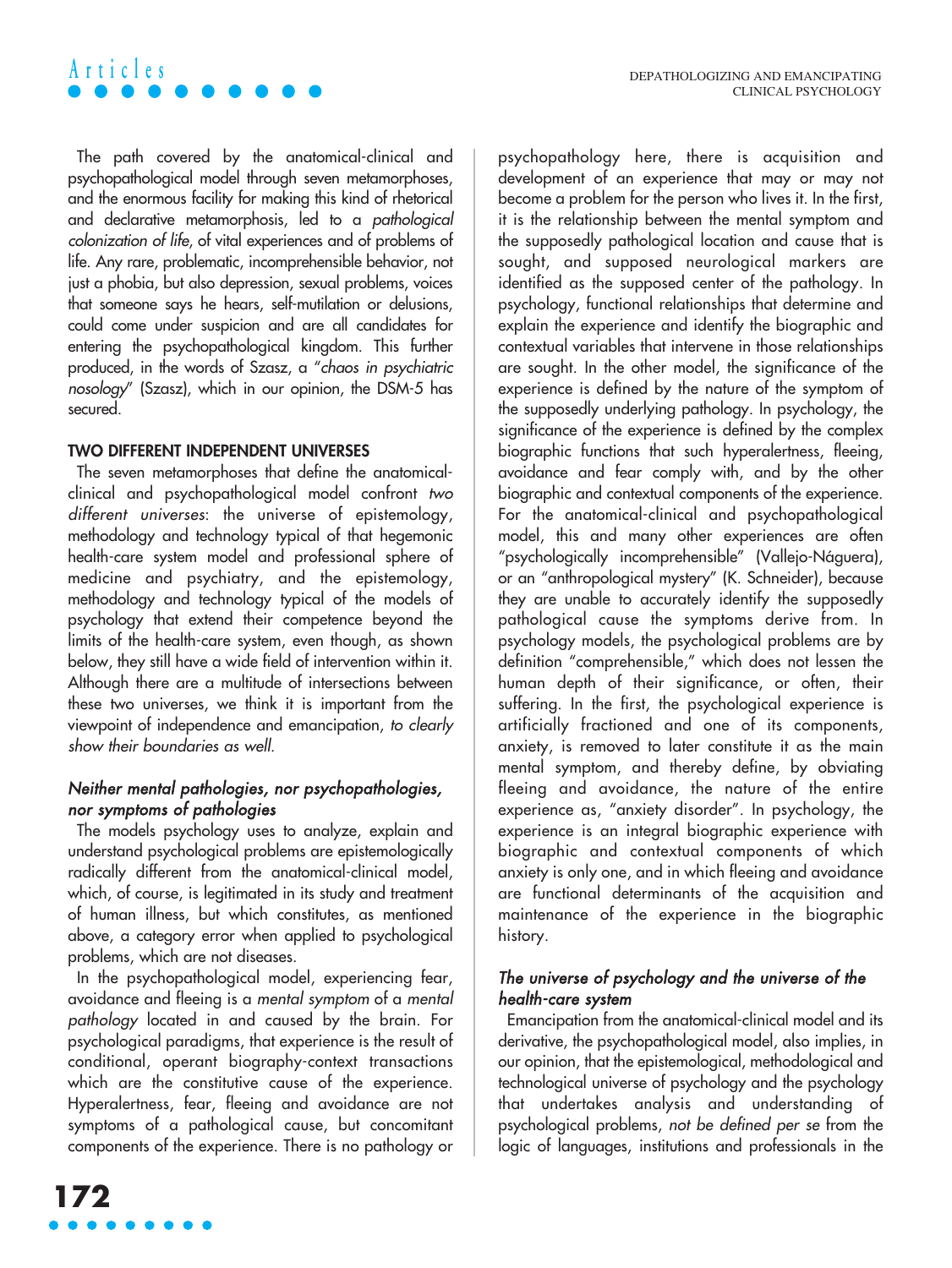health-care system universe in which that model has a hegemony. The boundary that delimits the universe of psychology is not identical to the boundary that delimits the scenarios of the health-care system, nor do its methods and techniques for intervention in psychological problems have those scenarios as their exclusive field of deployment, nor are hospital rooms or health-center doctors' offices its training and learning workshops by definition, although they may also be deployed and trained in them.

Royal Decree 2490/1998 frames the PSCP degree in the area of education of health-care specialists trained for performing health-care activities in the health-care system. In coherence with this, Sanchez, Prado and Aldaz (2013) refer to the psychology practiced in the healthcare system as health psychology, and consider that in this case, psychology and psychology professionals should adhere to the logic and rules of that system. Also out of coherence, we believe they do not have to do so when they practice their functions of intervention in psychological problems outside the limits of the healthcare system. Analogously, they would then be practicing non-health-care clinical psychology, which as we describe below, has already had a long life.

Openly recognizing the status of psychology within the health-care system and delving deeper and deeper into it, either through the development of PSCPs in the scope of health-care or through the outcome of the Master in GHP, it is a splendid sample of the expansion of its potentials and its independence is completely compatible with the shared knowledge and interdisciplinary professional practice taking place in the health-care system. But this expansion should not take place by lessening the status and potential it already had and has been offering outside of the health-care system. What psychology and the psychological profession are building and are going to continue building up in the health-care system is a strength that should not be acquired at the cost of weakening other already consolidated strengths. Their affirmation and self-affirmation do not have to be built on the negation or annulment of their independence. It is the epistemological, methodological and technological power that psychology shares with the health-care system, and which is enlarged, not lessened, by being shared. We therefore believe that it is a mistake to assume that psychology or clinical psychology is by definition and per se, health-care psychology and the professional healthcare practice.

#### **AN INDEPENDENT, EMANCIPATED CLINICAL PSYCHOLOGY**

#### Competent, independent clinical psychologists

Throughout our recent history, by which we mean even back to the seventies, completely independent professionals have been analyzing, understanding and trying to help solve psychological problems in different social and institutional spheres, including, of course, the health-care system, but also outside of its boundaries, and in fact we dare say, even mostly outside of this system. They thought and continue to think, as we are reminded by the National Association of Clinical and Health Psychologists (ANPCS) in a recent communication, that they were and still are clinical psychology professionals, if we consider that this practice, beyond controversial verbal equivalences of the word "clinical", is a practice that deals with those problems wherever they arise.

In fact, for many years, many of these professionals, having concluded their studies in psychology, were hired by City Councils and Regional governments as psychologists, and have practiced their clinical functions as completely independent professionals who are professionally, legally and in salary, the equals of other professionals. Even in the education system, in addition to their psycho-pedagogical practice, many of these psychologists performed and continue performing clinical functions as completely independent professionals, without legal restrictions and without explicit or implicit references to the health-care system, although within the demands of professional and ethical rigor.

#### The psychologist's practice and the profession's social prestige

During this time, many psychologists have been making competent clinical interventions backed by educational institutions, professional organizations and society, without understanding at any time that they were practicing a health profession and without being considered health establishments, or therefore, having to give explanations to health authorities or receive any accreditation from them. We think this professional practice has been one of the factors determining the social prestige of the profession, long before the creation of the PSCP degree.

The public, families and couples, have gone to them knowing they were not health-care establishments, but a perfectly qualified professional establishment in which their problems and suffering could be discussed,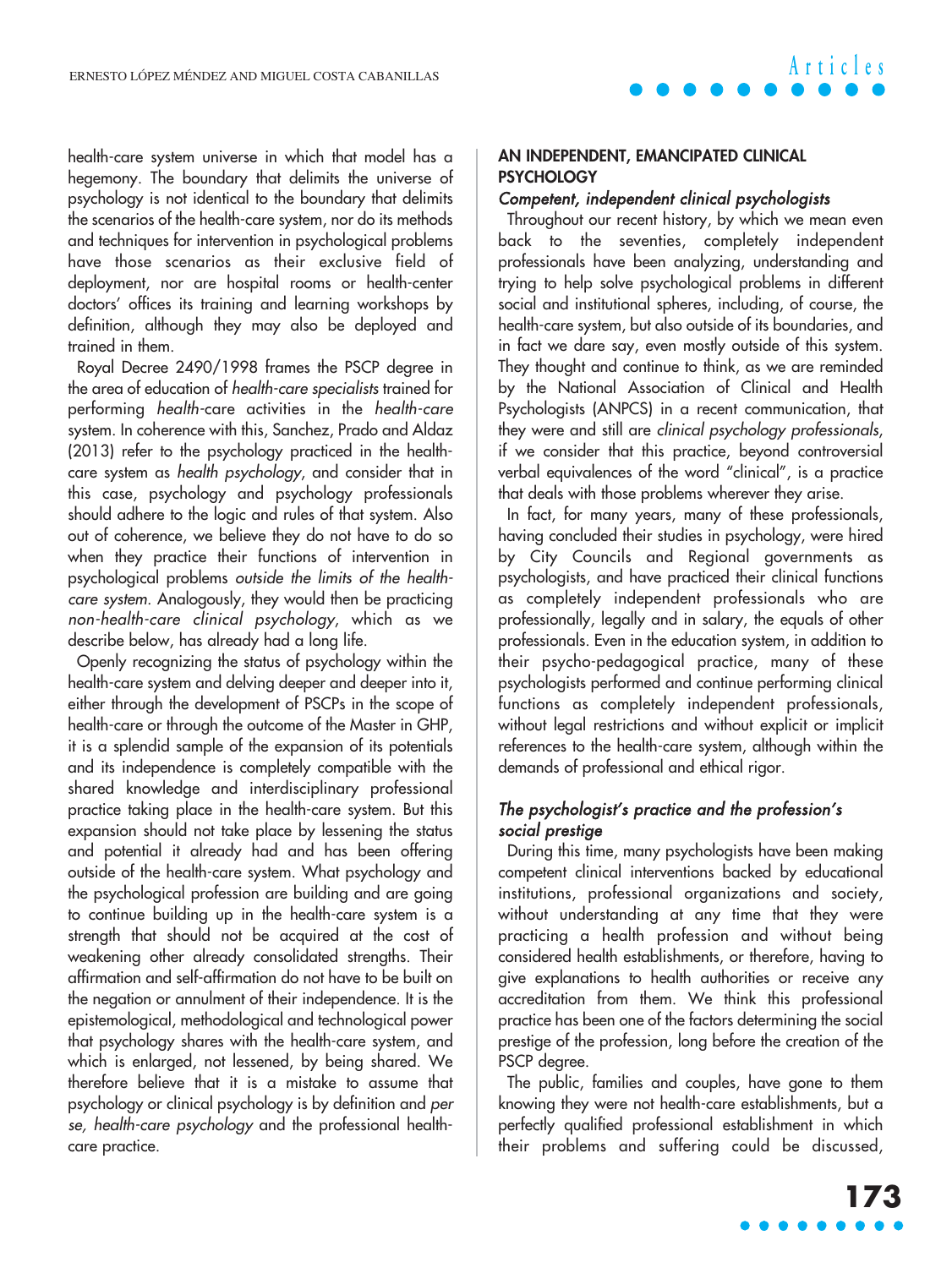

understood and solved cooperatively, without being held as "mental pathologies" or "biochemical imbalances" of their brain. Many people today would stop going to these practices if it was implied that they were suffering from some "mental pathology", or if it implied that their problem was being treated as if it were pharyngitis. We fear, however, as also argued by Echeburua et al. (2012), that the growing pathologizing colonization of life's problems, promoted by the instances that have a hegemony in the psychopathological model, could be inoculating people and society with the belief that almost any problem in life can be a biochemical cerebral pathology that should be taken care of in health-care establishments and by health-care professionals. Furthermore, such pathologization goes hand in hand with "healthization" and "health-carization" of life.

# More and better clinical psychology

In the nineteen-seventies, professional responsibility and a desire to offer society an ever-more qualified service led to numerous private and official educational initiatives to guarantee that clinical psychologists are increasingly competent.

Prestigious psychology centers set up training programs that continue to be given. Several universities have created Clinical Psychology Master's programs in recent years, some of which we have had the honor to participate in as professors, and which are provided with due solvency and scientific-technical evidence as also noted by Carrobles (2012). We have no doubt at all that these programs have had and are still having a cardinal role in strengthening the specialized professional competence of clinical psychologists for intervening in the analysis and solution of psychological problems, and in shoring up the independence and emancipation of psychology as a discipline and as a professional practice.

#### **PROPOSALS FOR CONTINUING DISCUSSION**

It is not our intention to simplify the complicated matter in the lively, open debate to which we refer or undertake now all its components, nor would we be able to do so. We limit ourselves to offering, in the form of proposals, a perspective for continued discussion.

### Proposal 1. Guarantee the independence and epistemological, methodological and technological emancipation of psychology

The first proposal invites deliberation considering a

critique of the anatomical-clinical and psychopathological model, a critical analysis of the taxonomies and terminologies that camouflage this model, and the epistemological, methodological and technological independence of psychology as a scientific-technical discipline and as a competent professional practice in the analysis and solution of psychological problems. This seems to us to be an unavoidable reference for it to go forward with its own discourse and continue advancing. The proposal has to have, in our opinion, important implications for the definition of the curricular content of any study plan for a Degree in Psychology, and PSCP or MGHP degrees, in which the anatomical-clinical and psychopathological model, with its rhetoric about the origin and cause of illness, its rhetoric about symptoms and their taxonomies, even when there has to be a dialogue in interdisciplinary work (see López and Costa, 2012 a and b), does not conform to the epistemological and methodological demands of psychology. We agree with Rodríguez Sutil (2013) that an interpretation of the problems, which we can then continue discussing, is indispensable, whether called psychodiagnostics, psychological evaluation or functional analysis of behavior, but it must not be an anatomical-clinical and psychopathological interpretation.

#### Proposal 2. Specialized academic training

The second proposal refers to the specialized academic training which to date the university and other accredited institutions have been offering psychology professionals. We are aware that this proposal clearly contrasts with the two health degrees subject of the debate we are alluding to. In any case, we believe our suggestion has to be present in the discussion and that it has to be specified in the corresponding plan of studies.

#### The principles of specialized training

This specialized training for intervening in the analysis and solution of psychological problems emanates, consubstantially and logically, from the assumptions that provide psychology with its emancipation and independence, as well as its historical practice. Such training pertains to psychology in its own right and is not given it, although it seems obvious to say so, by assumptions of the anatomical-clinical model, nor is it invested with that prerogative by its insertion in the healthcare system, nor does it have to request accreditation or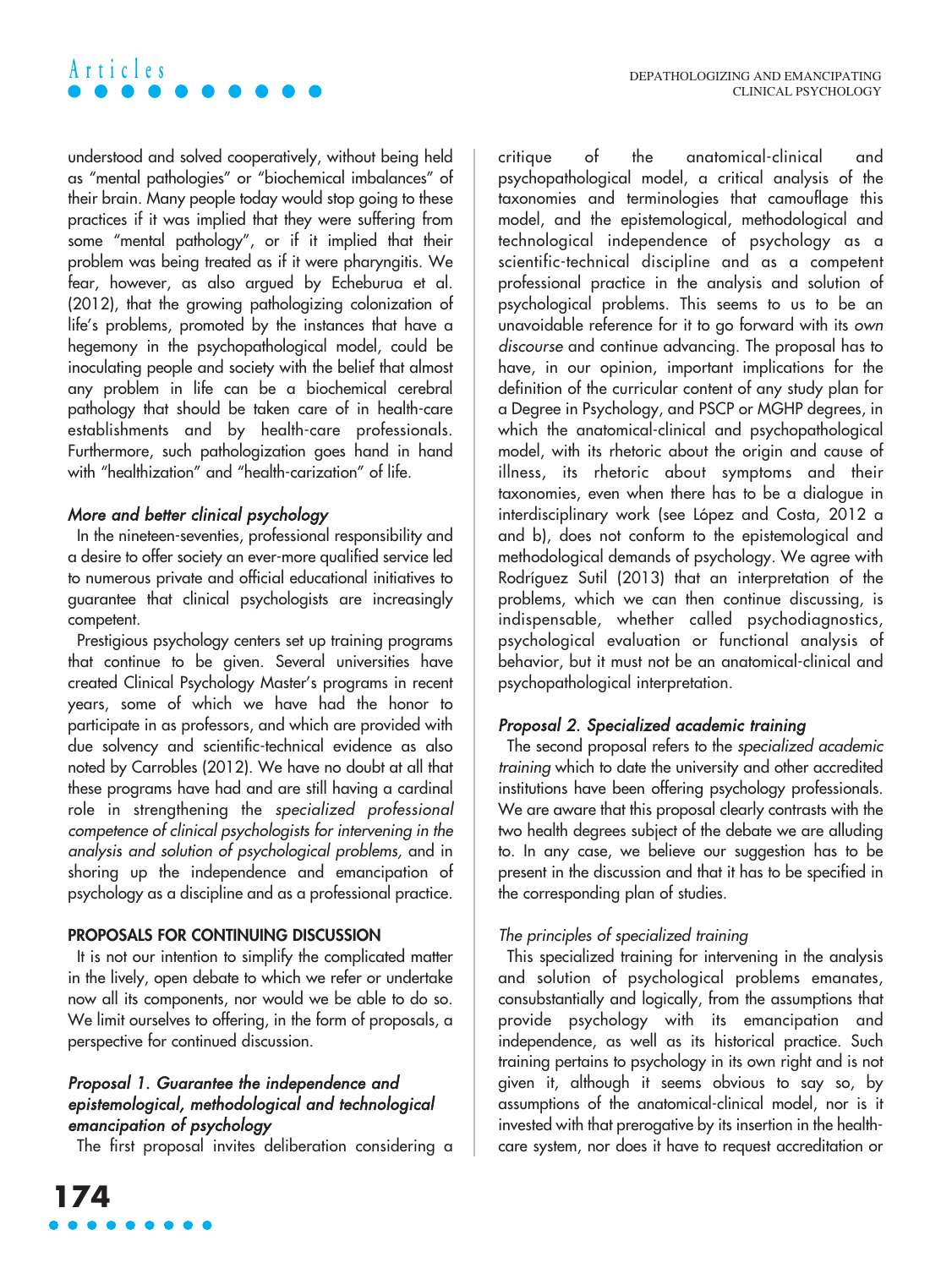permission from this system for its practice, nor does it have to be acquired, as a professional praxis, necessarily in hospital wards, or in any of the establishments of the health-care system. Psychology does not need to enter the health system to become recognized as a doctrinal and technological corpus. Its recognition was achieved on its own, prior to entering, inside and outside the health-care system. What would obviously be nonsense, would be our inadvertently, once having entered the health-care system, allowing its independent recognition to be held prisoner and not permitted by this system to be shown in many other broad territories where it has always been practiced, which could be defined properly as, "undue appropriation." This is something that has not even happened in biology, physiology or biochemistry, which, once they had entered in the health-care system and become fully integrated, did not lose, however, their scientific-technical independence outside of the healthcare system.

But it is not enough to theoretically recognize this independence. It must be taken to its furthest consequences as a matter of principle. This means that educational institutions and professional organizations have to continue recognizing postgraduate specialized training for the analysis and solution of those problems through the corresponding postgraduate university degrees, and continue guaranteeing other professionals that, after the corresponding bachelor's degree, they have access to it and practice it with full guarantees in any area of society, and of course, outside the healthcare system.

If we do not do that, if we accept as a consummate fact that the health-care system is the one that attributes exclusive definition of what psychology is or is not permitted to do as a scientific-technical corpus, if the profession respects this appropriation and accepts relinquishing its professional independence outside of the limits of the health-care system, what could happen, as in fact already is occurring, is that professional practices begin to proliferate, some pseudopsychological, that skillfully avoid "health-care" connotations to be able to elude legal and professional restrictions that the health-care system has already made on the professional practice of psychology in wide fields of intervention. With it, the profession would be losing the opportunity, and the responsibility, of defining the ethical and professional criteria that must govern quality services to society.

**Articles**

We do not treat mental pathologies or patients with mental pathologies

Alluding to a study by Santolaya, Berdullas and Fernández Hermida (2002), in which 70% of the psychologists surveyed considered themselves clinical psychologists, Zych, Buela-Casal, Bermúdez and Sierra (2012) lament that, in spite of everything, only a few psychologists in Spain have the possibility of being recognized as health-care professionals, although they say that, "of course, it is understood that non-health-care professionals cannot treat patients and are not integrated in the health system." We do not want to misunderstand this statement, but it could mean, as a syllogism, that if you are a non-health-care professional and not a part of the healthcare system, you cannot treat patients. Therefore you are a non-health-care professional and are not a part of the health-care system, and ergo, you cannot treat patients. We could stand on our scholarly heads and say, "I concede to the majority, the minority and the conclusion," treating patients and pathologies. But the depathologization and epistemological, methodological and technological independence we are pushing for saves us the scholastics. In fact, clinical psychology does not treat pathologies or patients, because psychological problems are not diseases, are not pathologies, or psychopathologies.

From this perspective, we could formulate another syllogism. If you are a psychology professional competent in the analysis and solution of psychological problems, and not necessarily a health-care professional, you can intervene in solving those problems, and not necessarily within the health-care system. Thus you are a psychology professional with proficiency legitimately acquired in academic institutions with an official postgraduate degree ergo you legitimately intervene in the solution of those problems.

#### To ensure the educational plan of studies of the psychologist specialist in the analysis and solution of psychological problems

This postgraduate training would be given by means of degree programs such as Psychologist specialist in analysis and solution of psychological problems (PEASP), Psychologist specialist in psychological counseling, or others that could be defended, but always in the understanding that the degree would give the necessary and sufficient accreditation for professional practice outside of the health-care system as, we insist, it has been doing up to now, and whose contents would have to be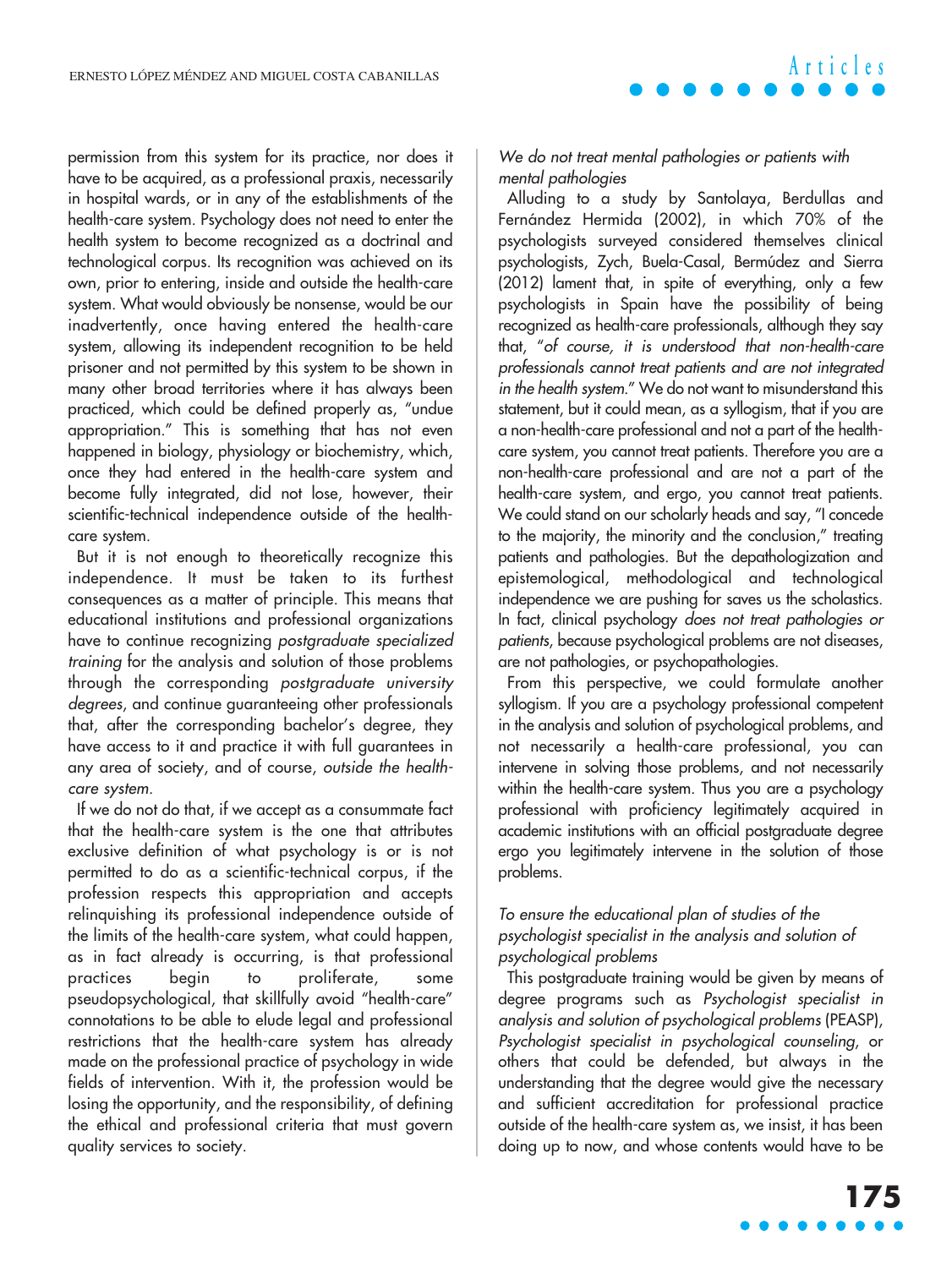equivalent to already existing degrees in clinical psychology which do not follow the plans of study of the PIR. The denomination Psychologist specialist in nonhealth-care clinical psychology might also be proposed, assuming that the degree created by RD 2490/1998 refers to Psychologist specialist in health-care clinical psychology. As long as the training ensures the education we are demanding, even the name "specialist" could be obviated and refer only to the Master's degree in analysis and solution of psychological problems, or Expert in analysis and solution of problems, or Master in psychological counseling. In their professional practice, psychologists could be defined as Psychological Counselor, Psychological Consultant, titles society would gradually incorporate as definitions that correspond to expert professionals in the analysis and solution of psychological problems.

**Articles**

These and other titles would avoid conflict with the PEPC degree. In any case, and in strict epistemological and terminological rigor, the conflict would not even exist if we consider the subject of the education we are pushing for "psychological problems", and not "mental pathologies, which, according to RD 2490/1998, would be the subject of the PEPC. We (López and Costa, 2012a) think Psychological Counselor could be considered precisely a genuinely depathologized clinical psychology.

Concerning plans of study, during the 3rd and 4<sup>th</sup> years of the undergraduate coursework, students who are planning on a profession in clinical psychology outside of the health-care system could choose optional courses related to this area of intervention. At the end of the four undergraduate years, they would have access to the corresponding two-year postgraduate Master's degree which would accredit them for professional practice in coherence with the European Higher Education Area (see Carrobles, 2012).

Legislative and curricular development of this Proposal 2 would require universities and the Organization of Official Psychology Associations to prepare the corresponding proposal for official coursework in the Master's degree to the General Council of Universities. The degree would have to accredit having passed the corresponding ECTS credits in both the BA degree and Master's and provide a guarantee based on evidence that the specific knowledge and proficiency necessary for the analysis and solution of psychological problems in conformance with the epistemological, methodological and technological principles of psychology has been acquired.

### Proposal 3. Not only, but also, in the health-care system

Proposals 1 and 2 establish an independent field of knowledge and action, not subsidiary to others, but not a field closed in itself either. On the contrary, it is completely open and willing to spread its competences in all of those areas and sectors of society where human beings live and behave and where they experience vital problems and may be hurt and suffering from them.

How not to recognize that many behaviors and life styles, avatars of life and psychological problems have a strong impact on health-illness phenomena, that many health-illness phenomena, like the integral biographic experiences they are, have numerous psychological components that psychology is competent for understanding and explaining, and that many of those phenomena, although not all nor always, are cared for in the primary and hospital health-care system.

In many of these phenomena, psychology is also competent to intervene, and also precisely in the health services system, both in preventive and health promotion intervention, and in its treatment. Our own personal professional experience and that of so many colleagues is a faithful testimony. In these cases, psychology is also a health-care profession in full right. Echeburúa, Salaberría, de Corral and Cruz-Sáez (2012) and Carrobles (2012) make an authorized reference to the large specialized field of Health Psychology.

### Proposition 4. Opportunities and risks of the Clinical Psychology Specialization, by the PIR

One of the most highlighted examples of the entry of psychology, and in particular of clinical psychology, in the health-care system has doubtless been the creation of the PEPC degree by Royal Decree 2490/1998.

We cannot but openly express the highest acknowledgment for the arduous and complicated efforts made by many psychology associations and by official and academic organizations in achieving this desired goal. With this specialization, an inroad would be opened for the profession in the health-care system, not too wide because of what we now know, but an inroad nonetheless. It would mean the entry of psychology in the health-care system under equality of conditions with other professions in the health sector and psychologists' ability to make psychological evaluations and treatments is recognized.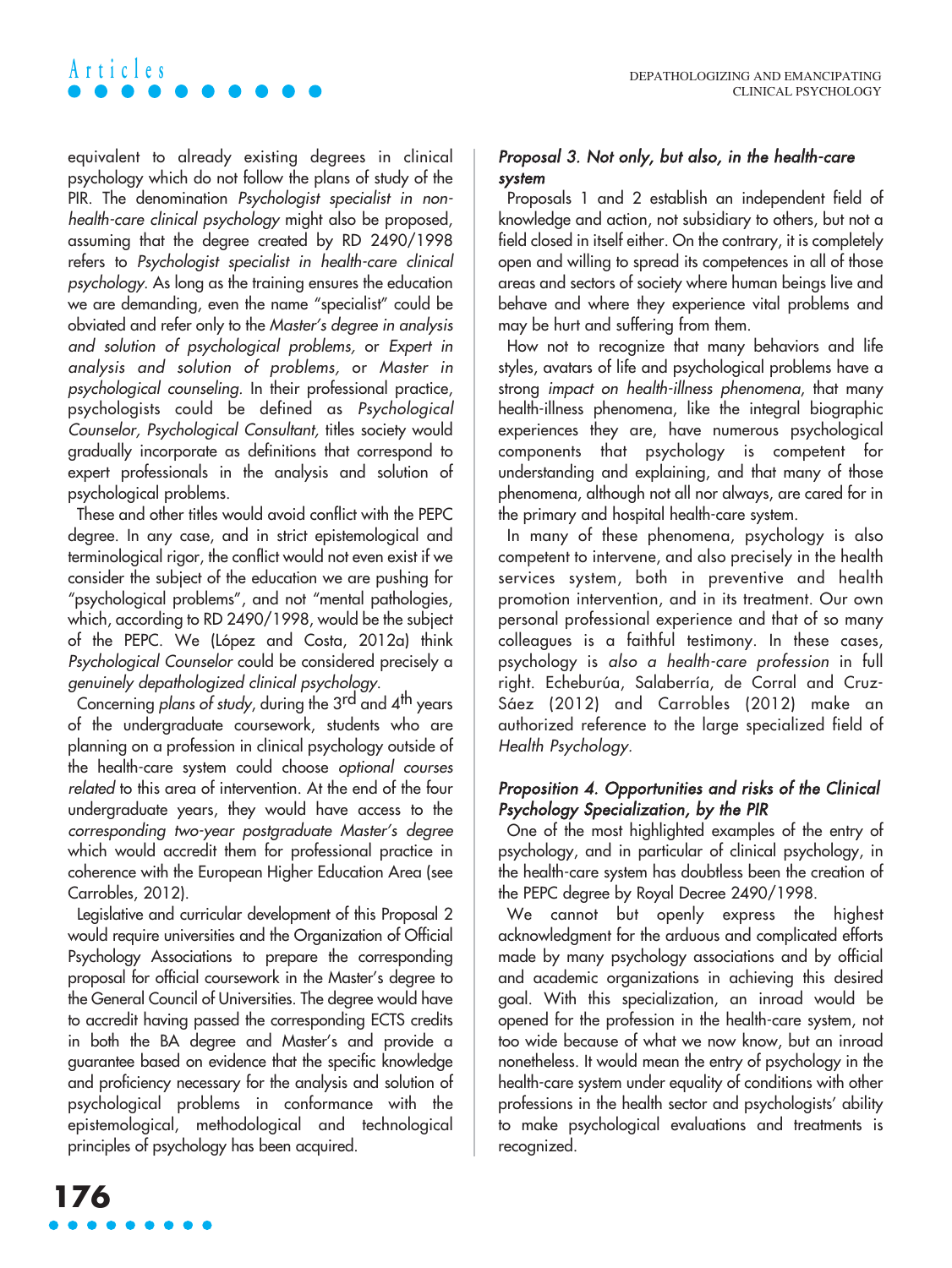In this open debate, various perspectives are being made explicit that show the strong points as well as the weakness of the specialization. Sánchez, Prado and Aldaz (2013) describe what this specialization and its consolidation, as legitimately claimed, has meant and means, given its adequate legislative support and accumulated experience. Although it is true that the contents of the educational program for the Clinical Psychology specialization established by Order SAS/1620/2009 of June 2<sup>nd</sup> seems to us to be so wide that it is hard to consider it a specialization, and seems more generalist, or rather, as a general set of all the possible specializations of psychology. To this extent, such a wide profile could, in the mid-term, impede configuration of other more specialized study plans depending on social needs and demands.

In any case, it would be naïve to ignore the risks intertwined with opportunities and the price that had to be paid. From that moment, specialized training for analysis and solution of psychological problems would have to be acquired, not in addition to or also, but if and only if they are acquired within the health system, most probably in the anatomical-clinical and psychopathological model, and often under the tutelage of the units directed by psychiatry professionals who consider this model something that belongs to them by right. It was assumed, and almost generally accepted, that any psychological intervention on psychological problems was an intervention by the health-care system, and that anything that was not in that category was not possible, when in fact it had been. The doctrine and technical body of psychology, which was generously offered to share power with the health-care system, was soon included and defined exclusively by the narrow limits of this system.

But moreover, Article 1 of Royal Decree 2490/1998 states that the degree will be necessary to be able to expressly use the title of Psychologist Specialist in Clinical Psychology and to hold employment in public or private establishments or institutions. Thus psychology professionals who up to then were, to the letter of the law, competent to intervene in psychological problems, even when they were not adorned by the qualification of "specialist", suddenly lost their attributes, and the specialized competence they had trusted the Official Association to have sufficiently invested in them after their five years of basic education, and two or more years of specialization in clinical psychology. This, in our opinion, was a setback for the history of the profession that we would hope the debate in which we are immersed would contribute to repairing.

**Articles**

As clinical psychology is defined exclusively and per se as a health-care activity, establishments where clinical psychologists practice have to be health-care centers that would have to be regulated in conformance with Royal Decree 1277/2003, which establishes the basis for authorization of these centers. Psychology centers that had had a key role in the social prestige of psychology and providing quality services to the public, and which at no time had been considered health-care services, no longer had the independence they had enjoyed and were defined as health-care establishments.

One of the important rules of the game of system it was entering, and which really openly conflicts with our critical analysis of psychopathological orthodoxy, is that the purpose of the care of those specialized psychologists was mental pathologies (Third additional provision of RD 2490/1998). This definition, which is coherent with the anatomical-clinical model that understands pathologies, and which is hegemonic in the health-care system and among the majority of its professionals, could absorb the explanatory and interpretive models derived from psychological paradigms.

### Proposal 5. Opportunities and risks of the Master's degree in General Health Psychology

A good part of this debate lies in the controversies that arise from the respective competencies of PSCP and GHP in the health-care area.

We believe it makes sense for the Law on Public Health to insert psychology in the scope of Public Health and community health and its actions, among which are health surveillance and promotion, prevention of health problems and the determinants in reducing their incidence and prevalence, protection of the health of the population with regard to the natural and socially-constructed environment (home, work, school, places of leisure, urban spaces, lifestyles), evaluation of impact on other health policies, and proper coordination between the health sector and others, since they are areas in which psychology is competent to make significant scientifictechnical contributions.

#### GHP as a health-care profession

This law stipulates that graduates in psychology shall be considered health-care professionals with the title of GHP when they carry out their professional activity on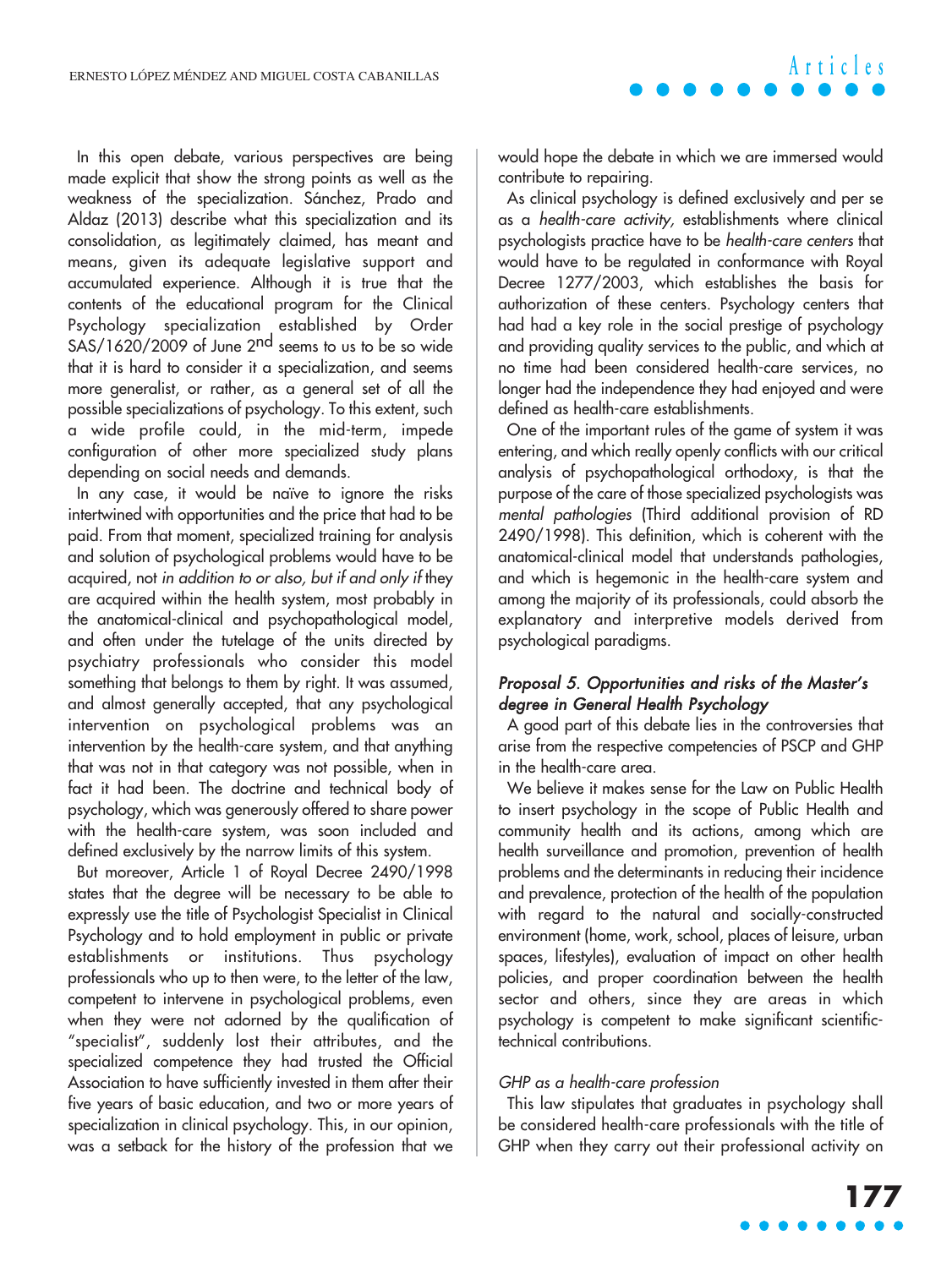# **Articles**

their own or for others in the health-care sector, as long as they have the official Master's degree in GHP. The study plans corresponding to this degree shall guarantee acquisition of knowledge and proficiency necessary for performing the activities of the GHP health-care profession. Universities that teach the Master's programs shall regulate the procedure for recognition of European credits for said Master's degree for graduates in psychology before this law goes into effect, evaluating the extent of equivalence accredited by professional experience and training acquired by the party interested in Health Psychology. They shall also design the undergraduate degree in psychology, including at least a plan linked to Health Psychology. We think that these references in the Law on Health Psychology are significant to the extent that they establish equivalences between it and GHP.

### Health-care profession, but outside of the National Health System

Notwithstanding the above, the law stipulates that psychologists who carry out their activity at centers, establishments and services of the National Health System (NHS) or chartered for services derived from the portfolio of common services that correspond to them, must be in possession of the PSCP degree. It may be derived from this that the law which defines the GHP as a health-care profession nevertheless vetoes professional practice in the NHS, which has important and serious consequences for design of the study plans for psychology in the health-care sphere and for the professional practice of psychology.

In the panorama of scarce employment opportunities for the profession, it had been desired for the MGHP to be seen as an opportunity that responded to the precarious professional and employment situation derived from the shortage of openings for PIR positions and the demand for greater presence of the profession in the health-care system. We think it is necessary, having learned from the experience with the PSCP, to be aware of the nature of this opportunity, and of its risks, just in case it does not crown our dreams and is, on the contrary, the source of new disappointments.

If the proposal for the law is read carefully, and the functions assigned to the GHP and the improbable shortterm professional options in terms of real employment positions are analyzed, it might be just another lure. There is no time horizon in view for the definition of the characteristics of employment positions or for the opening of such positions in the health system for professionals with this degree. What are the GHP going to do and who are they going to be hired by and where? And all of this on the horizon of a current reduction in PIR positions to be opened, with perspectives for an even greater reduction.

Training for analysis and solution of psychological problems outside of the health-care system, which we claimed in Proposal 2, has been annulled since the creation of the PSCP degree, and the MGHP degree constitutes a clear setback that visibly reduces the competences of what it is supposedly going to replace.

On the other hand, the fact that GHP activity is reduced to the private sphere poses serious problems, among others, coordination with specialists and accessibility of the service. Echeburúa et al. (2012) made a lucid effort to configure GHP functions and tasks and also realized the incongruence of the private sphere of GHP activity, incongruence which seems to us to be decisive. Prevention and health promotion activities must be performed in a public sphere because to the contrary, the problems of equality are intensified. Who can pay for preventive services directed at reducing, for example, the risk habits of smoking, alcohol, drugs or habits leading to obesity? No doubt, people with higher economic power. Apart from this, how is it going to coordinate with the professionals of Primary Health Care? And with the PSCP? What is the referral system?

#### Psychological intervention in behavior

In any case, and in spite of the disadvantages and risks posed by the MGHP, we think it is a good idea to point out some aspects that suggest psychological intervention in behavioral and psychological problems, which could contribute to the development of a study plan for GHP as a profession in psychology, and which furthermore, open the door to the integrated field of clinical psychology and health psychology referred to by Carrobles (2012), and its inclusion in GHP in the National Health System (NHS) as proposed by the Spanish Society for Clinical and Health Psychologists (SEPCyS) (SEPCyS, 2011), as long as it is included in the NHS and the conflict of competences with the PSCP is clarified.

Order ECD/1070/2013 of June 12<sup>th</sup> stipulates the requirements for verification of the official university GHP Master's degree which it estasblishes for the practice of the regulated GHP title and profession. As a development of certain sections of Annex I of Royal Decree 1393/2007 of October 29<sup>th</sup>, establishing the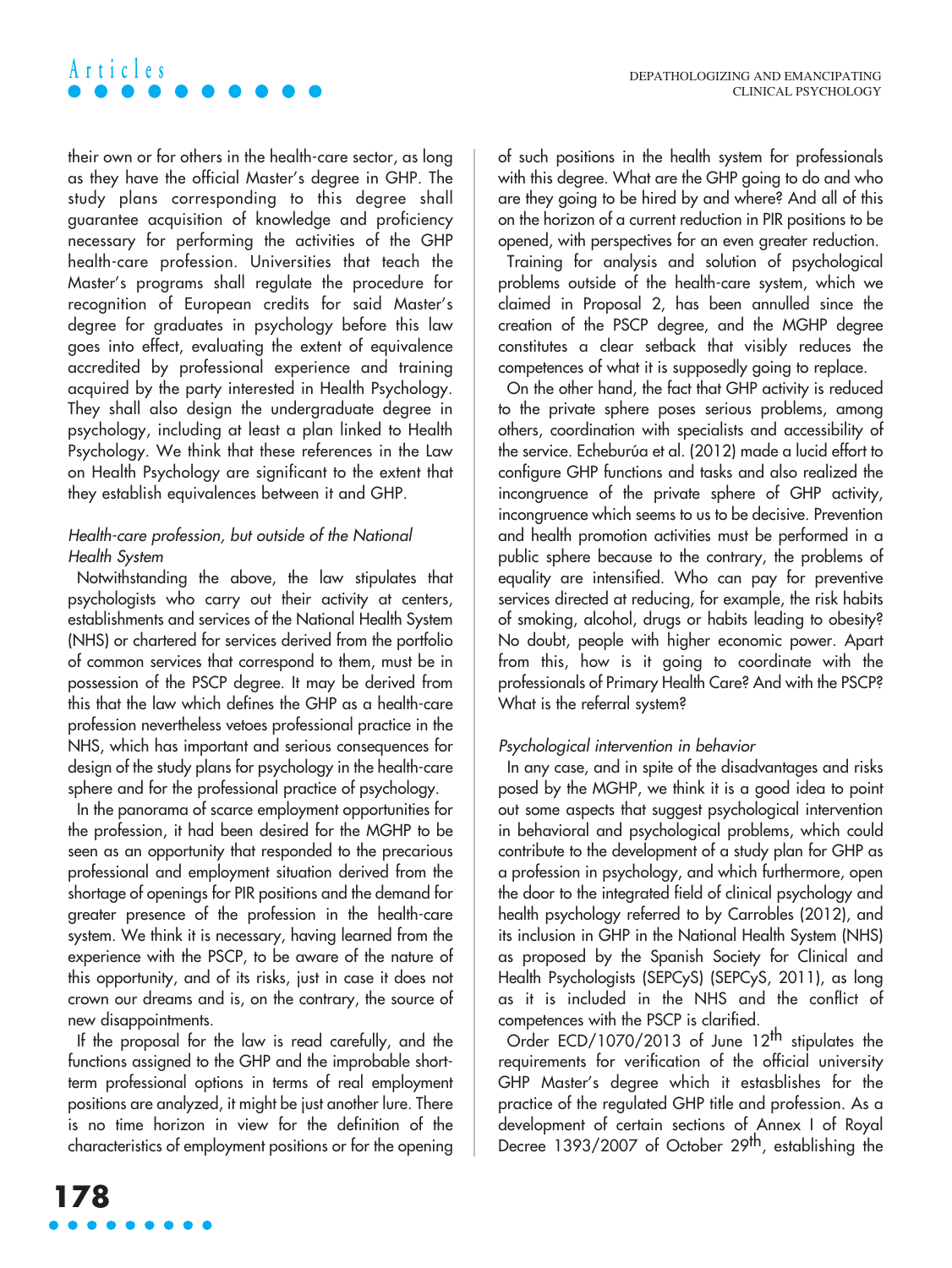organization of university studies, the Order stipulates knowledge and proficiencies which students must acquire to perform "research, evaluation and psychological intervention in those aspects of behavior and activity of persons which influence the promotion and improvement of the general state of health." Two of the proficiencies stipulated by Order ECD/1070/2013 specify this even more. Proficiency 16: "In-depth knowledge of the different GHP evaluation and intervention models, and derived techniques and procedures for approaching the behavioral disorders and psychological factors associated with health problems." Proficiency 18: "Design, develop and if applicable, supervise and evaluate psychological intervention plans and programs based on psychological evaluation and the concurrent individual and social variables in each case." On top of it all, Proficiencies 17 ("Plan, perform, and if applicable, supervise the psychological evaluation of human behavior and psychological factors associated with health problems to establish their evaluation") and 21 ("Perform promotional and educational activities for individual and community psychological health") would cover a wide field of activity in health psychology. It might be assumed that if they were properly acquired, all of these proficiencies could be legitimately deployed in professional GHP practice. In this case, what would be the boundary between "behavioral disorders" which GHP could manage and those which would have to be handled by the PSCP? Or would there be no real boundary? However, the coursework that configures Master's degree plans of study, according to Order ECD/1070/2013, does not seem to us to correspond with the proficiencies described. Nevertheless, as another example of the weak consistency we think there is in the wording of the Order and the design of the MGHP itself, when the Order refers to obligatory external practice, it means it must be done in health-care centers or services with activities called visits, clinical histories, case and care records, diagnostic and therapeutic protocols, and clinical sessions. Specific programs at these centers cited are partner therapy, care of behavioral disorders of the elderly, children, and adolescents, psychological support for patients with chronic pathologies, and so forth. Can it be understood that the MGHP students doing their residency in these scenarios can do so as a professional practice when they receive the GHP degree? It might be supposed so.

The GHP Master's degree as an intermediate step in the <sup>p</sup>lan of study.

The white paper entitled, Study Plan for Psychology in the Sphere of Health-Care published on November 12, 2012 by the National Association of Clinical Psychologists and Residents (ANPIR), the Spanish Association of Behavioral Psychology (AEPC), the Spanish Society for Advancement of Clinical and Health Psychology (SEPCYS) and the General Council of Official Associations of Psychologists is a laudable attempt to resolve what the authors of the white paper consider a "serious conflict" of proficiencies in the recently created GHP health-care profession MGHP, and the PSCP healthcare profession. They believe the conflict cannot be resolved or avoided unless a BA/graduate-MGHS-PSCP hierarchical educational sequence is established, in which the MGHS is an intermediate step between the Clinical Psychology Specialist degree and the corresponding hierarchical professional BA/Graduate-GHP-PSCP.

As the authors of the white paper point out, it must be recognized as obvious that education and acquisition of proficiencies in any discipline are cumulative and sequential. But we do not think that the appearance of the MGHP justifies, even as a way to avoid the conflict, its accumulative insertion in an already established plan of studies for PSCP training with its corresponding cumulative BA/graduate-PIR educational sequence, which furthermore, by Order SAS/1620/2009, widened its contents and the duration of the plan to four years. This same Order stipulates that prerequisite studies shall be a BA in Psychology, which at the present time would be the Degree, with no suggestion of the insertion of any intermediate level. The insertion proposed would accumulate two more years, and would not in our opinion contribute any new argument of weight other than the statement itself that PSCP training has to be cumulative and sequential. Of course, it does not seem to us that this insertion, in its exaggeration, has any equivalence in the European Higher Education Area (see Carrobles, 2012). The level of prerequisite preparation in proficiencies and skills is acquired in the BA or Degree, and the level of later preparation, including aspects of health psychology, is acquired during the four years of the corresponding plan of studies in the health sphere added to the BA or Degree. Did the PIR until now not acquire the right prerequisite and postgraduate preparation and still needs a further two years of the MGHP? In other health professions alluded to by the authors, medicine for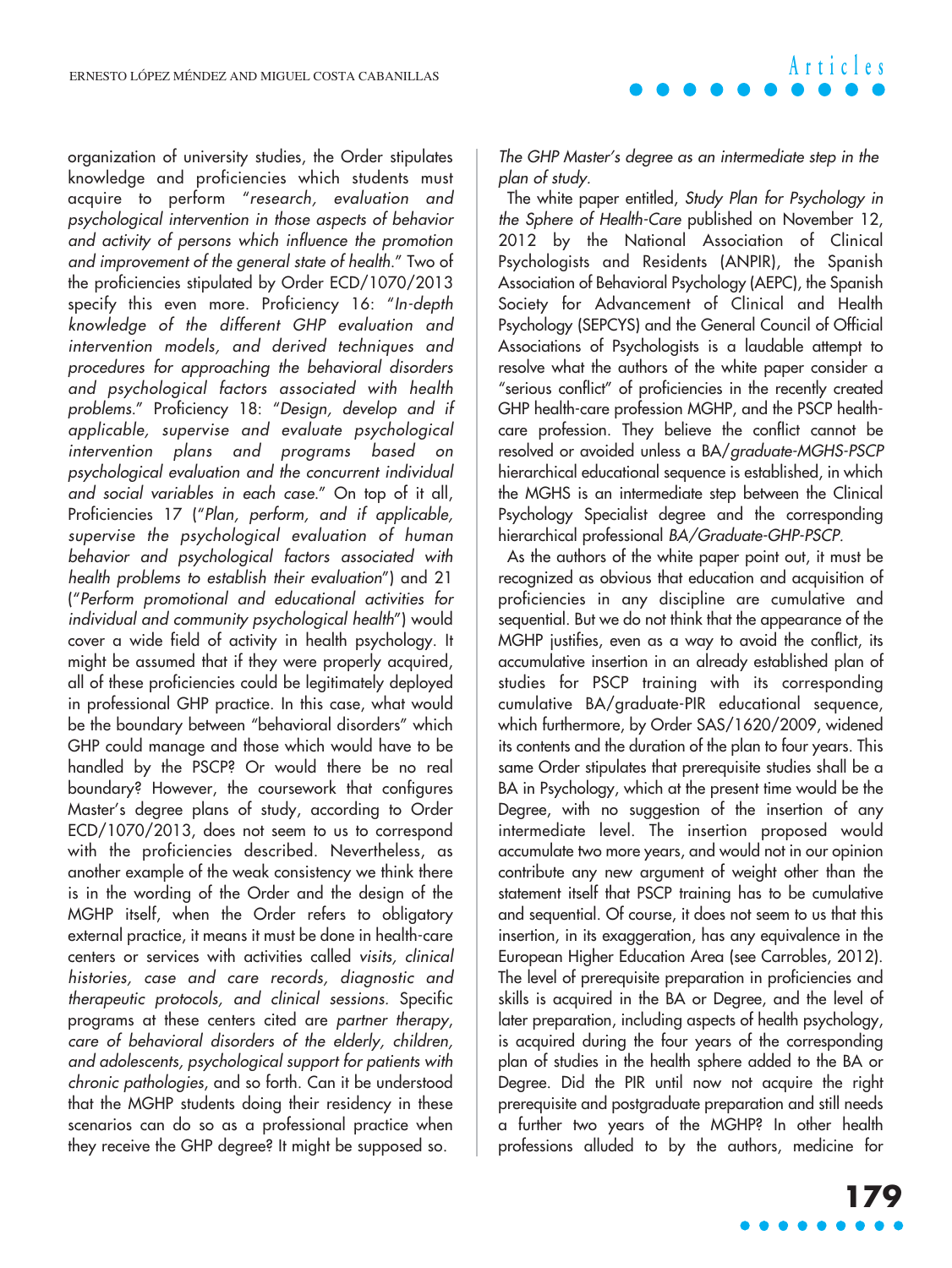example, after the corresponding degree, access to specializations, e.g., Family and Community Medicine, the degree held by one of the authors of this article, is through the MIR (M.D. internal residency) exam. Between the Degree and specialization there is no intermediate level. We think that the reduction in credits in the psychology study plans to which the authors allude is not something which has to be "compensated" for by the MGHP, since the education supposedly "lost" does not include curricular contents that would have to be compensated for now with that Master, and above all because the reduction in credits responds to the logic established by the European Higher Education Area, and we do not need to go into and start fixing its supposed defects now, much less with a two-year patch. In any case, just as the General Law on Public Health stipulates that the universities that train psychologists who intend to go on to the MGHP degree shall design the Degree in Psychology with at least one specific study plan in Health Psychology, in an analogous manner, the universities could design a specific plan of Degree studies for psychologists who intend to go on to the PSCP degree.

**Articles**

As to the rest, in view of what we have discussed above on Order ECD/1070/2013, the differentiation between at least some of the proficiencies assigned to the GHP and those of PSCP does not seem clear enough to configure the MGHP as a prerequisite to or degree lower than the PSCP. It would be desirable for the open debate to contribute to clarifying differential training between GHP and PSCP, between general psychologist and specialized psychologist, what the "complexity" of the cases determining what the two can undertake is, and what should be understood from a critical analysis of the anatomical-clinical model by "behavioral disorders" the GHP could treat and the "mental pathologies" defined as the purpose of the PSCP.

Apart from this, the MGHP is not only a study plan, independent of or combined with others, but also preparation for the regulated practice of the degreed GHP profession. We think that making the MGHP a study plan between other study plans contributes to ignoring the important debate on the real opportunities and risks of the GHP as a professional practice and as an employment option, if, as we have mentioned, it can really become one at some time. We would have loaded down unnecessarily a study plan without having clarified the professional and employment career of the title at the same time. If the PIR was, as we have said, an inroad for the profession, but also closed other openings for non-PIR professional practice, couldn't the MGHP itself become a road with no outlet? If this professional practice cannot be deployed in the NHS, since for this deployment the PSCP is required, it is hard to understand how the MGHP and the corresponding professional deployment can be presented as the ideal prior preparation for the PIR. If, as probably will probably happen, a large number of GHPs could not continue the plan of studies toward the PIR, given the growing limitation in positions offered, and on top of it all their professional practice in the NHS is limited and they are confronted with the gloomy panorama of professional practice as a GHP, we could find, not just thousands of graduates who could not have access to the PIR when they should have, and the thousands of clinical psychologists duly trained who cannot practice as such, but also a larger or smaller number of brand new MGHPs who would have had the glory of participating in the plan of studies for the PIR but whose plan of studies would leave them professionally out in the cold. We think that in the interest of the profession itself, it is necessary to think now so as not to be sorry later.

#### Proposal 6. For a strong professional alliance

Throughout the article, and with respect for other different perspectives, we have proposed our perspective and have analyzed others. This debate confronts a situation that is not easily resolved for psychology study plans or for the professional practice of psychology in the area we call clinical psychology. We are facing a problem that will be solved better to the extent that it is a challenge faced operatively and not on a field of battle among ourselves or by invalidating the different perspectives in play.

Further deliberation is necessary, although time is short and legislative and academic decisions are coming on fast. Under these circumstances, we would like to propose a meeting of all the agents involved, coordinated by the Organization of Official Associations, to table the terms of debate, the certainties, the doubts and the discrepancies face-to-face and beyond articles in journals and written declarations, to make creative proposals that make the debate an authentic win-win process.

#### **REFERENCES**

Asociación Nacional de Psicólogos Clínicos y Sanitarios (2013). Comunicado [Comuniqué].